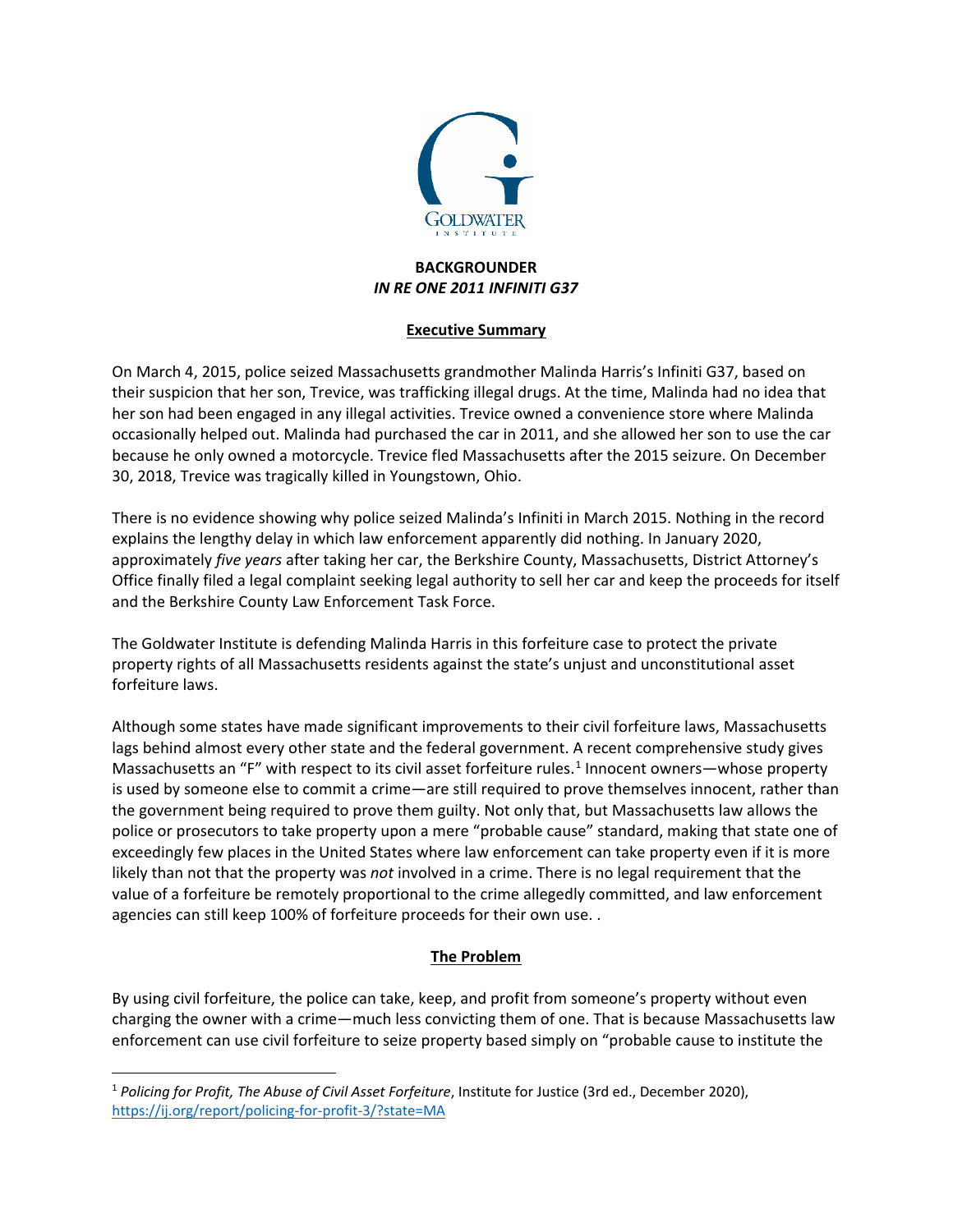action."<sup>[2](#page-1-0)</sup> Unlike criminal forfeiture, the government is not required to prove that any crime occurred. In fact, in Massachusetts and many other states, no one even has to be *charged* with a crime for property to be confiscated.

That makes it easy—and lucrative—for the government to take and keep property, regardless of whether the owner is guilty or innocent. Hundreds of millions of dollars are forfeited in just this way every year across America.<sup>[3](#page-1-1)</sup> Massachusetts confiscated at least \$327 million between 2000 and 2019.<sup>[4](#page-1-2)</sup> Law enforcement officials even claim that they are reliant on money they take from their citizens, including innocent people, to fund their basic operations. But depending on confiscations from citizens who aren't charged with a crime is a dangerous principle that threatens the liberty of all Americans.

Once property is seized, it is up to the owner to hire a lawyer and go to court to attempt to get his or her property back. No attorney is provided by the government, which means the property owner will need to spend thousands of dollars to even get into court. Furthermore, unlike in criminal cases, the government does not have to prove its case "beyond a reasonable doubt." It must merely show that it had probable cause to initiate the forfeiture petition, which shifts the burden to the property owner to "prov[e] the property is not forfeitable."<sup>[5](#page-1-3)</sup>

The U.S. Supreme Court has even said that states may seize property from people who were unaware that their property was being used for a crime.<sup>[6](#page-1-4)</sup> Fortunately, Massachusetts state law does not allow the property of an innocent owner to be taken "unless the owner thereof knew or should have known that such conveyance or real property was used in and for the business of unlawfully manufacturing, dispensing, or distributing controlled substances."<sup>[7](#page-1-5)</sup> A property owner is also entitled to a jury trial on whether their property should be forfeited.<sup>[8](#page-1-6)</sup>

Still, Massachusetts law presumes that owners are guilty and requires them to prove their innocence even though proving a negative is notoriously difficult. And if the owner is lucky enough to get property back, whoever held it still gets a paycheck because the government and their tow companies can charge owners hundreds or even thousands of dollars just for the "privilege" of having confiscated and held their property.

Like many laws, civil forfeiture was designed to address one problem and metastasized in ways its creators never imagined. It started as a way to stop organized crime and punish criminals who were beyond the reach of the law, either because they were beyond the jurisdiction of the government (like pirates) or because they were part of a vast criminal enterprise (like drug lords).[9](#page-1-7) Massachusetts adopted its civil forfeiture laws to take the profit out of the sale of illegal drugs so that the mafia and

<span id="page-1-0"></span> $2$  M.G.L.A. 94C § 47(d).

<span id="page-1-1"></span><sup>3</sup> *Policing for Profit, The Abuse of Civil Asset Forfeiture*, Institute for Justice (3rd ed., December 2020), [https://ij.org/report/policing-for-profit-3/pfp3content/introduction/.](https://ij.org/report/policing-for-profit-3/pfp3content/introduction/)

<span id="page-1-2"></span><sup>4</sup> *Policing for Profit, The Abuse of Civil Asset Forfeiture*, Institute for Justice (3rd ed., December 2020), <https://ij.org/report/policing-for-profit-3/?state=MA>

<span id="page-1-3"></span> $5$  M.G.L.A. § 47(d).

<span id="page-1-4"></span><sup>6</sup> *Bennis v. Michigan*, 516 U.S. 442 (1996).

<span id="page-1-5"></span> $7$  M.G.L.A. §47(c)(3).

<span id="page-1-6"></span><sup>8</sup> *Massachusetts v. One 1972 Chevrolet Van*, 431 N.E.2d 209 (Mass. 1982).

<span id="page-1-7"></span><sup>9</sup> Alan Nicgorski, *The Continuing Saga of Civil Forfeiture, The 'War On Drugs,' and the Constitution*, 91 Nw. U. L. Rev. 374, 380-83 (1996); Charlena Toro, *From Piracy to Prostitution—State Forfeiture of an Innocent Owner's Property*, 11 BYU J. Pub. L. 209, 225 (1997).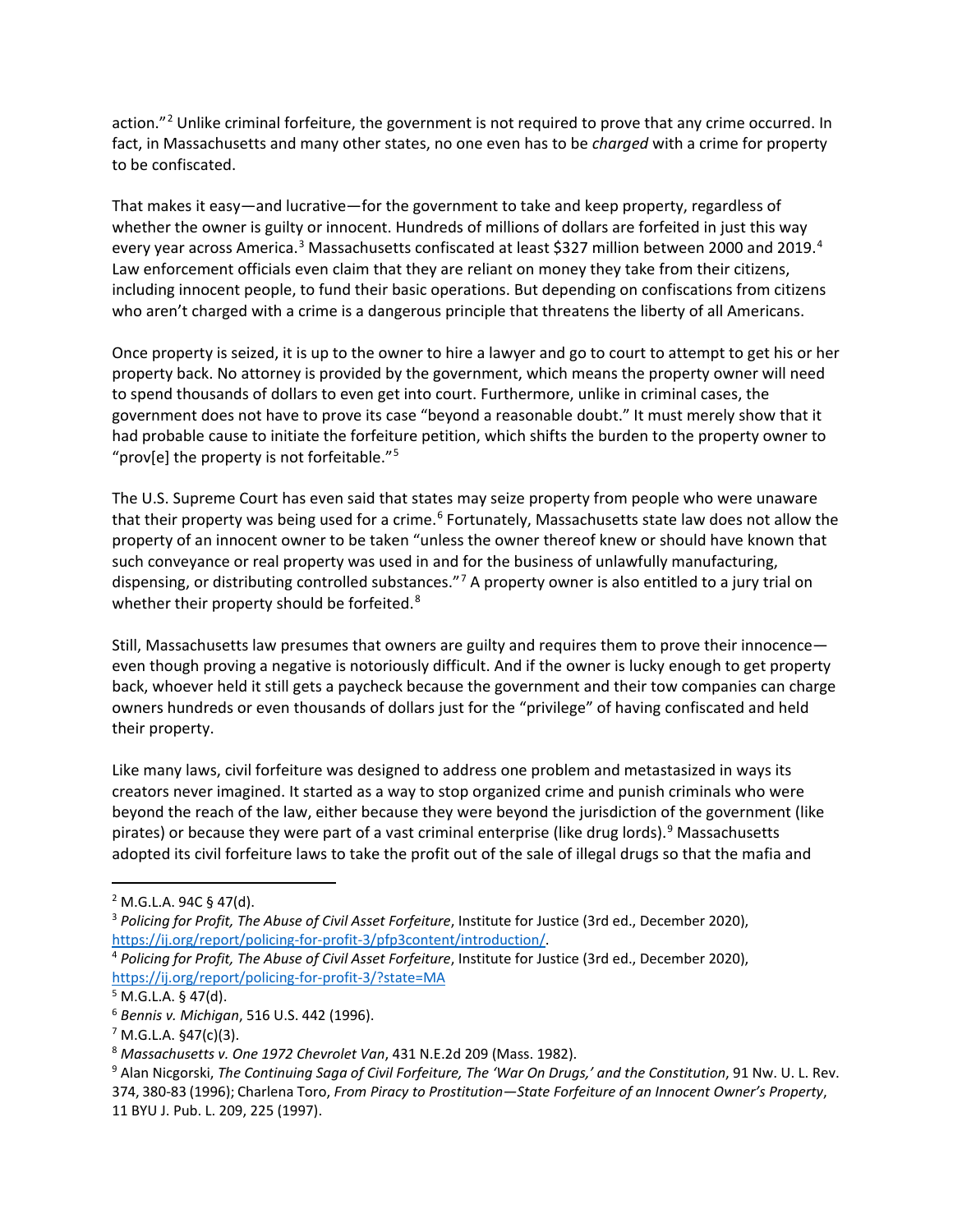gangs would be forced out of the business. It has now dissolved into an asset-focused cash grab that looks a little too much like extortion.

Civil forfeiture was never meant to be used to take property from innocent owners or from people who have not been convicted or even charged with a crime. But that is exactly what happens, every day.<sup>[10](#page-2-0)</sup> The worst part is that victims of asset forfeiture are often the poor, who can least afford the loss of what little property they have—and who do not typically have the financial capacity to protect themselves in court.[11](#page-2-1)

#### **Harris is Fighting for the Property Rights of All Massachusetts Residents**

Malinda Harris endured the tragedy of burying her own child. At the time of his death, Trevice Harris was 37. After being lured to an apartment building in Youngstown, Ohio, he was robbed, beaten, and tortured. He then was forced into his car, driven to a dark alley, and shot in the head. It is hard enough to be a single mother, and it is utterly devastating to suffer the loss of a child. To Malinda, any further punishment feels like Trevice is being murdered again.

When she finally received notice in October 2020 that state officials sought to forfeit her Infiniti and Trevice's other property, she resolved to fight back, so she can leave something behind for Trevice's two young girls. She looked in vain for a lawyer to take on the fight, a problem made all the more difficult because of the COVID-19 pandemic. And although the state held onto her property for almost five years without providing any kind of hearing or due process, when it finally did file the necessary court documents, the County gave her only 20 days to respond.

She called the District Attorney's Office and asked for three months to find help. As it was, everywhere she looked, the doors were being shut. Despite sitting on her property for half a decade, and sitting on the complaint for more than nine months (the lawsuit should have been served within 90 days), the Berkshire County District Attorney only gave her two additional months, an extension that ended right after the Christmas and New Year's holidays. The fear and uncertainty of her situation—one shared by the thousands of innocent people who have had their property taken by the government and forced to fight for their rights on an unequal playing field—nearly broke her.

Malinda, however, knew she had to fight for her grandchildren. The impact of the forfeiture on her and her family, on top of everything else, is an unnecessary tragedy. Unfortunately, civil asset forfeiture abuse often hits the most vulnerable the hardest.

## **The Law**

Both the Massachusetts and U.S. Constitutions protect the rights of property owners against abusive civil forfeiture. The Goldwater Institute is bringing five separate defenses based on the constitutional provisions identified below.

<span id="page-2-0"></span> <sup>10</sup> Scott G. Bullock, *Policing for Profit: First Edition, The Abuse of Civil Asset Forfeiture*, Institute for Justice (March 2010), https://ij.org/report/policing-for-profit-first-edition/

<span id="page-2-1"></span><sup>&</sup>lt;sup>11</sup> Jennifer McDonald, "Civil Forfeiture Hurts America's Poor," Spotlight on Poverty & Opportunity, (April 10, 2019), <https://spotlightonpoverty.org/spotlight-exclusives/civil-forfeiture-hurts-americas-poor/>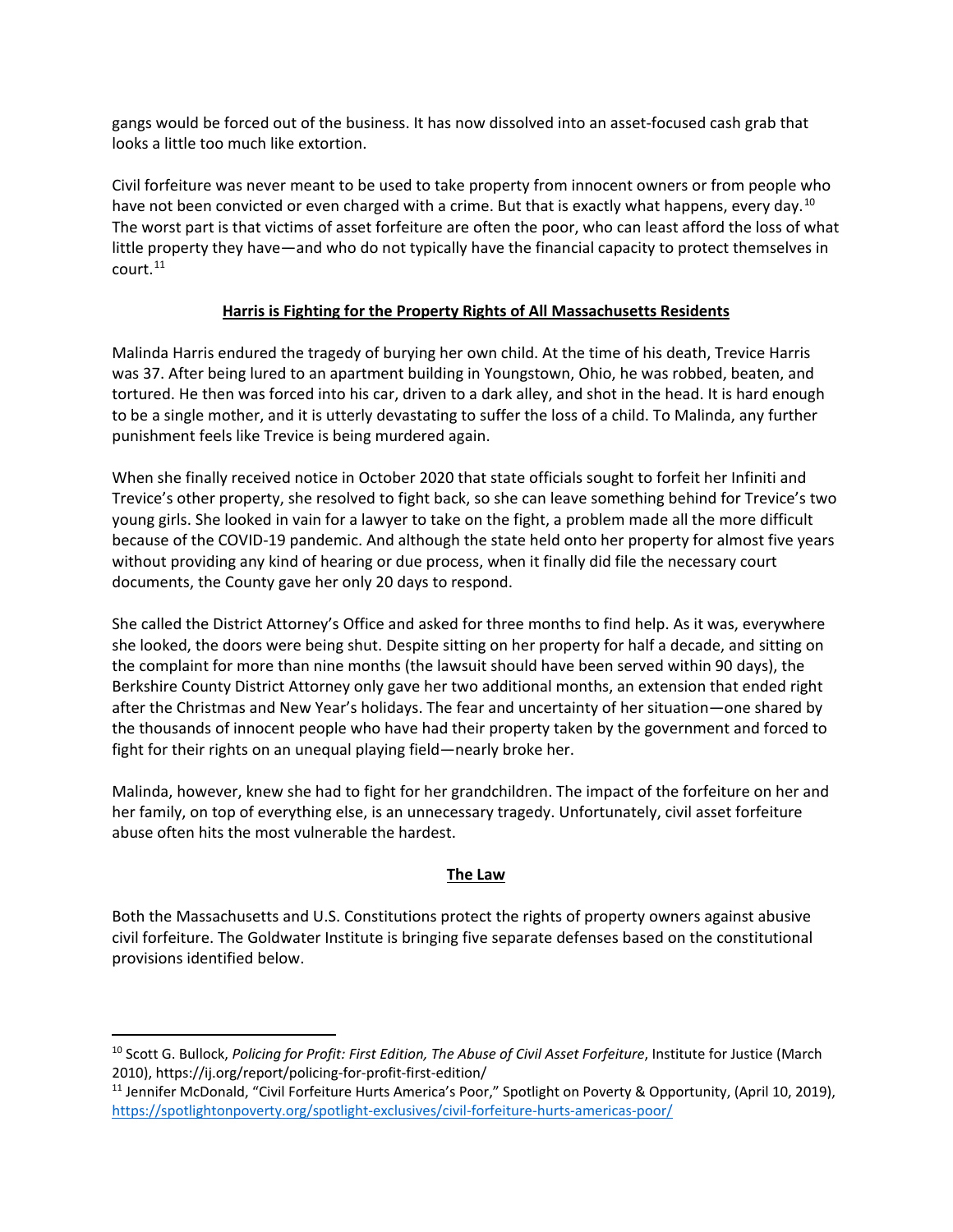The first is that the government violated the Fourth and Amendment to the United States Constitution and the prohibition against unreasonable search and seizure in the Massachusetts Constitution by seizing Malinda's car without probable cause, and it violated the Due Process clauses of both the state and federal constitutions by its unreasonable five-year delay in filing and serving its Complaint for Forfeiture. Courts have thrown out forfeiture cases when the government delayed for as little as 18 months.[12](#page-3-0) Harris is asking the judge to throw out the forfeiture petition in this case because of the unexplained *58-month* delay in filing the forfeiture complaint and a *68-month* delay before serving Harris.

Second, Massachusetts unconstitutionally places the burden of proof in innocent-owner cases on property owners to prove their innocence, rather than on the government to prove their guilt.

Third, Massachusetts violates the Due Process Clauses of the state and federal constitutions by providing prosecutors with an unconstitutional, impermissible profit incentive. Like most jurisdictions, Massachusetts allows the police and prosecutors to keep the net proceeds of confiscated property. At least two federal courts have ruled that similar financial bias on the part of the police and prosecutors may constitute a due process violation.<sup>[13](#page-3-1)</sup>

Fourth, Massachusetts violates the state and federal constitutions by permitting the state to forfeit property without a criminal conviction or even proof that a crime occurred. In a criminal case, the government must prove the accused guilty of a crime. If it cannot, the accused goes free. This is flipped in civil forfeiture cases: An innocent owner of property is presumptively guilty until she proves herself innocent.<sup>[14](#page-3-2)</sup> That burden (including substantial legal costs) often results in owners simply abandoning their rightful claims to seized property. And if they do not fight civil forfeiture, and the vast majority of citizens do not fight, the government wins by default.

Fifth, forfeiture of Malinda's Infiniti G37 violates the Excessive Fines Clause of the Massachusetts and United States Constitutions. Forfeiture is a form of punishment, meaning the punishment must fit the crime.[15](#page-3-3) Massachusetts does not allege any criminal conduct on Malinda's part, nor does it allege her car was even used in her son's alleged drug dealing. So the seizure of her automobile is obviously excessive.

In Massachusetts, the District Attorney must file a separate civil action to start the judicial forfeiture process, and in cases like this, the property owner is entitled to a trial by jury. Malinda looks forward to presenting her case to a jury.

#### **Case Logistics**

The defendant in this case is Malinda Harris, a Massachusetts resident.

The plaintiff in this case is the Commonwealth of Massachusetts.

<span id="page-3-0"></span> <sup>12</sup> *United States v. One 1984 Nissan 300 ZX*, 711 F.Supp 1570 (N.D. Ga. 1989).

<span id="page-3-1"></span><sup>13</sup> *Harjo v. City of Albuquerque*, 307 F.Supp.3d 1163, 1208 (D.N.M. 2018) (city's self-funded forfeiture program creates unconstitutional profit incentive); *Sourovelis v. City of Philadelphia*, 103 F.Supp.3d 694, 709 (E.D. Pa. 2015) (Defendants' retention of forfeited property and monetary proceeds may constitute a violation of due process).

<span id="page-3-2"></span><sup>14</sup> Luis Suarez*, Guilty Until Proven Innocent: Rethinking Civil Asset Forfeiture and the Innocent Owner Defense*, 5 Tex. A&M. J. Prop. L. 1001, 1013 (2019).

<span id="page-3-3"></span><sup>15</sup> *Timbs v. Indiana*, 139 S.Ct. 682 (2019), *on remand*, *State v. Timbs*, 134 N.E.3d 12 (Ind. 2019).